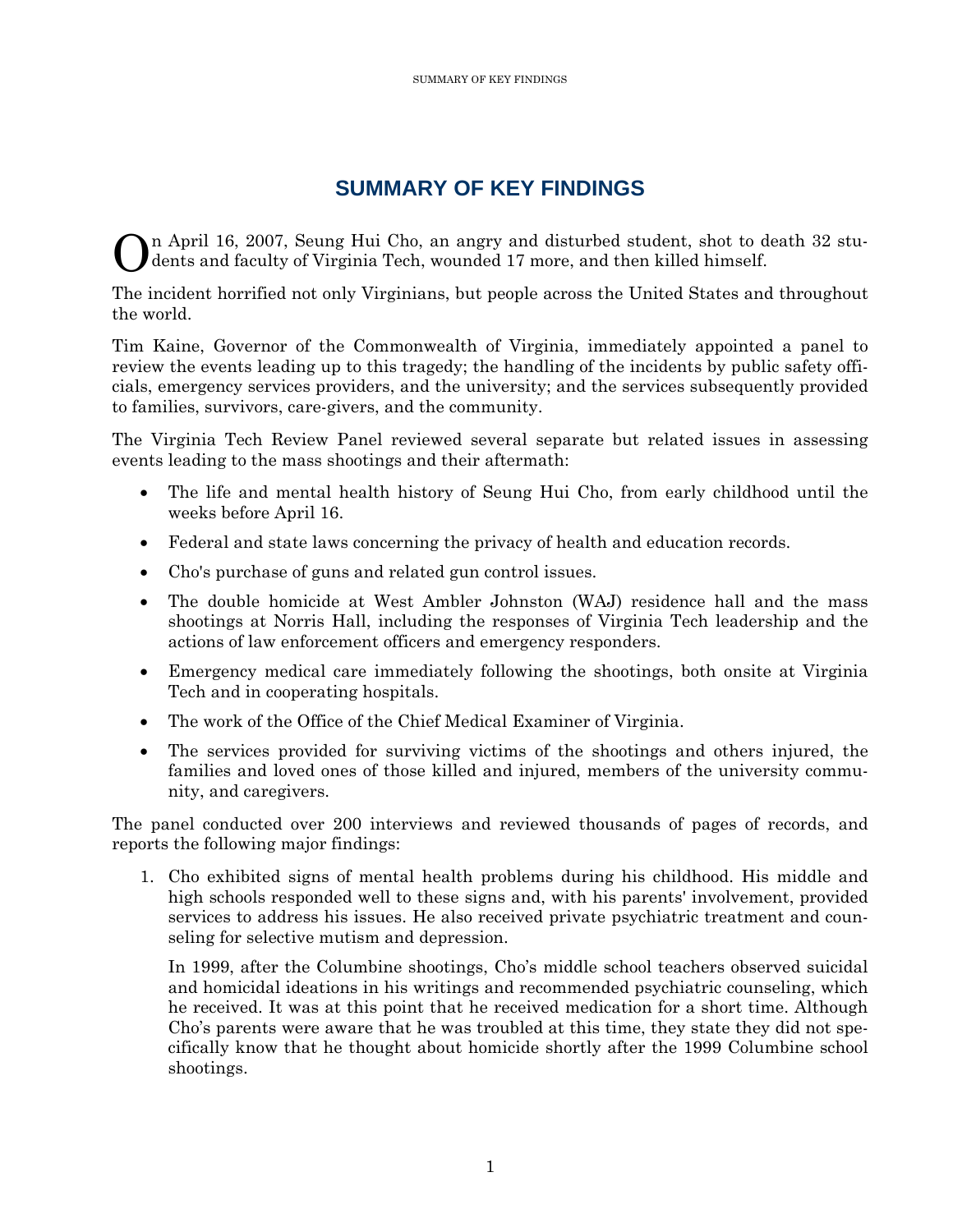- 2. During Cho's junior year at Virginia Tech, numerous incidents occurred that were clear warnings of mental instability. Although various individuals and departments within the university knew about each of these incidents, the university did not intervene effectively. No one knew all the information and no one connected all the dots.
- 3. University officials in the office of Judicial Affairs, Cook Counseling Center, campus police, the Dean of Students, and others explained their failures to communicate with one another or with Cho's parents by noting their belief that such communications are prohibited by the federal laws governing the privacy of health and education records. In reality, federal laws and their state counterparts afford ample leeway to share information in potentially dangerous situations.
- 4. The Cook Counseling Center and the university's Care Team failed to provide needed support and services to Cho during a period in late 2005 and early 2006. The system failed for lack of resources, incorrect interpretation of privacy laws, and passivity. Records of Cho's minimal treatment at Virginia Tech's Cook Counseling Center are missing.
- 5. Virginia's mental health laws are flawed and services for mental health users are inadequate. Lack of sufficient resources results in gaps in the mental health system including short term crisis stabilization and comprehensive outpatient services. The involuntary commitment process is challenged by unrealistic time constraints, lack of critical psychiatric data and collateral information, and barriers (perceived or real) to open communications among key professionals.
- 6. There is widespread confusion about what federal and state privacy laws allow. Also, the federal laws governing records of health care provided in educational settings are not entirely compatible with those governing other health records.
- 7. Cho purchased two guns in violation of federal law. The fact that in 2005 Cho had been judged to be a danger to himself and ordered to outpatient treatment made him ineligible to purchase a gun under federal law.
- 8. Virginia is one of only 22 states that report any information about mental health to a federal database used to conduct background checks on would-be gun purchasers. But Virginia law did not clearly require that persons such as Cho—who had been ordered into out-patient treatment but not committed to an institution—be reported to the database. Governor Kaine's executive order to report all persons involuntarily committed for outpatient treatment has temporarily addressed this ambiguity in state law. But a change is needed in the Code of Virginia as well.
- 9. Some Virginia colleges and universities are uncertain about what they are permitted to do regarding the possession of firearms on campus.
- 10. On April 16, 2007, the Virginia Tech and Blacksburg police departments responded quickly to the report of shootings at West Ambler Johnston residence hall, as did the Virginia Tech and Blacksburg rescue squads. Their responses were well coordinated.
- 11. The Virginia Tech police may have erred in prematurely concluding that their initial lead in the double homicide was a good one, or at least in conveying that impression to university officials while continuing their investigation. They did not take sufficient action to deal with what might happen if the initial lead proved erroneous. The police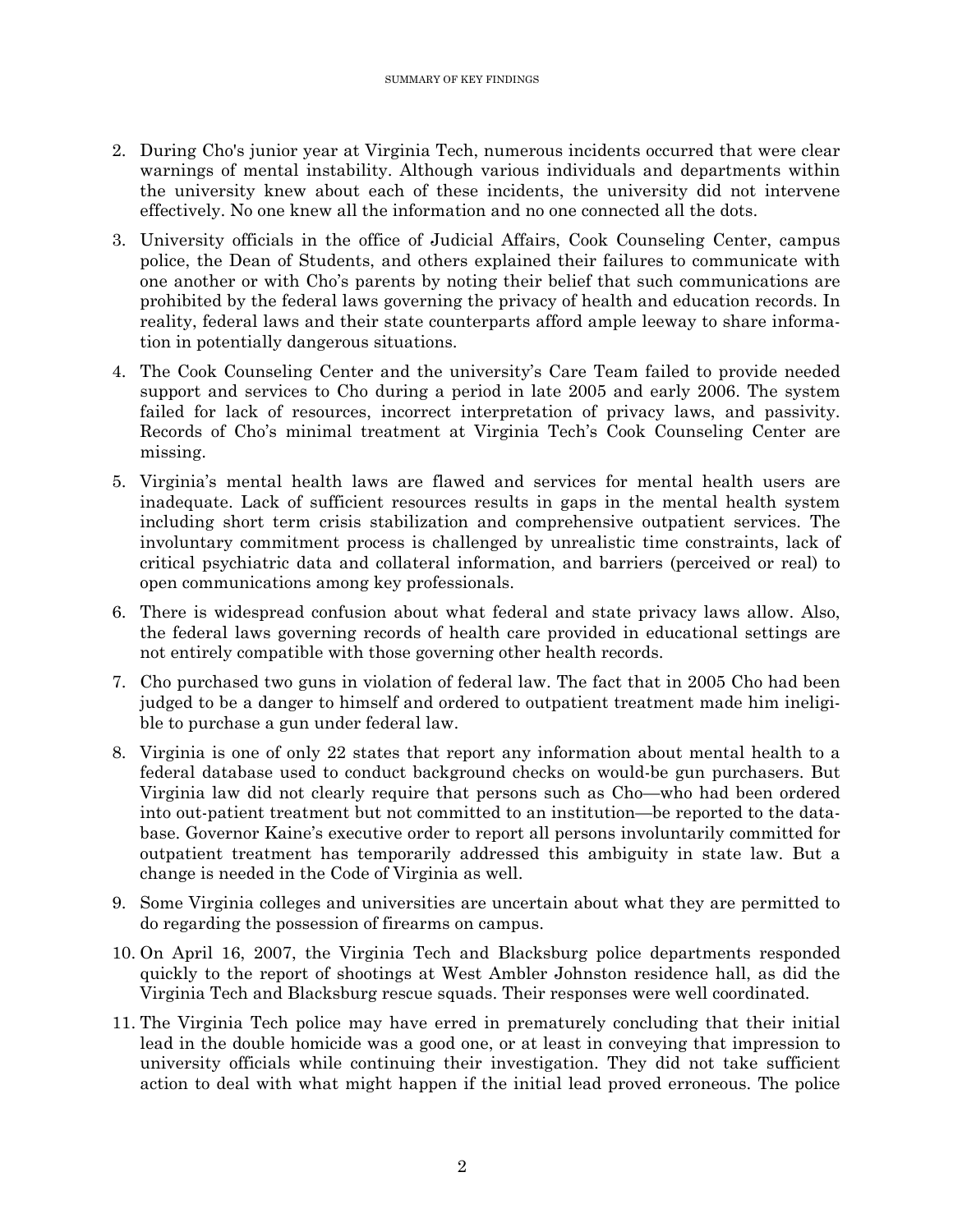reported to the university emergency Policy Group that the "person of interest" probably was no longer on campus.

- 12. The VTPD erred in not requesting that the Policy Group issue a campus-wide notification that two persons had been killed and that all students and staff should be cautious and alert.
- 13. Senior university administrators, acting as the emergency Policy Group, failed to issue an all-campus notification about the WAJ killings until almost 2 hours had elapsed. University practice may have conflicted with written policies.
- 14. The presence of large numbers of police at WAJ led to a rapid response to the first 9-1-1 call that shooting had begun at Norris Hall.
- 15. Cho's motives for the WAJ or Norris Hall shootings are unknown to the police or the panel. Cho's writings and videotaped pronouncements do not explain why he struck when and where he did.
- 16. The police response at Norris Hall was prompt and effective, as was triage and evacuation of the wounded. Evacuation of others in the building could have been implemented with more care.
- 17. Emergency medical care immediately following the shootings was provided very effectively and timely both onsite and at the hospitals, although providers from different agencies had some difficulty communicating with one another. Communication of accurate information to hospitals standing by to receive the wounded and injured was somewhat deficient early on. An emergency operations center at Virginia Tech could have improved communications.
- 18. The Office of the Chief Medical Examiner properly discharged the technical aspects of its responsibility (primarily autopsies and identification of the deceased). Communication with families was poorly handled.
- 19. State systems for rapidly deploying trained professional staff to help families get information, crisis intervention, and referrals to a wide range of resources did not work.
- 20. The university established a family assistance center at The Inn at Virginia Tech, but it fell short in helping families and others for two reasons: lack of leadership and lack of coordination among service providers. University volunteers stepped in but were not trained or able to answer many questions and guide families to the resources they needed.
- 21. In order to advance public safety and meet public needs, Virginia's colleges and universities need to work together as a coordinated system of state-supported institutions.

As reflected in the body of the report, the panel has made more than 70 recommendations directed to colleges, universities, mental health providers, law enforcement officials, emergency service providers, law makers, and other public officials in Virginia and elsewhere.